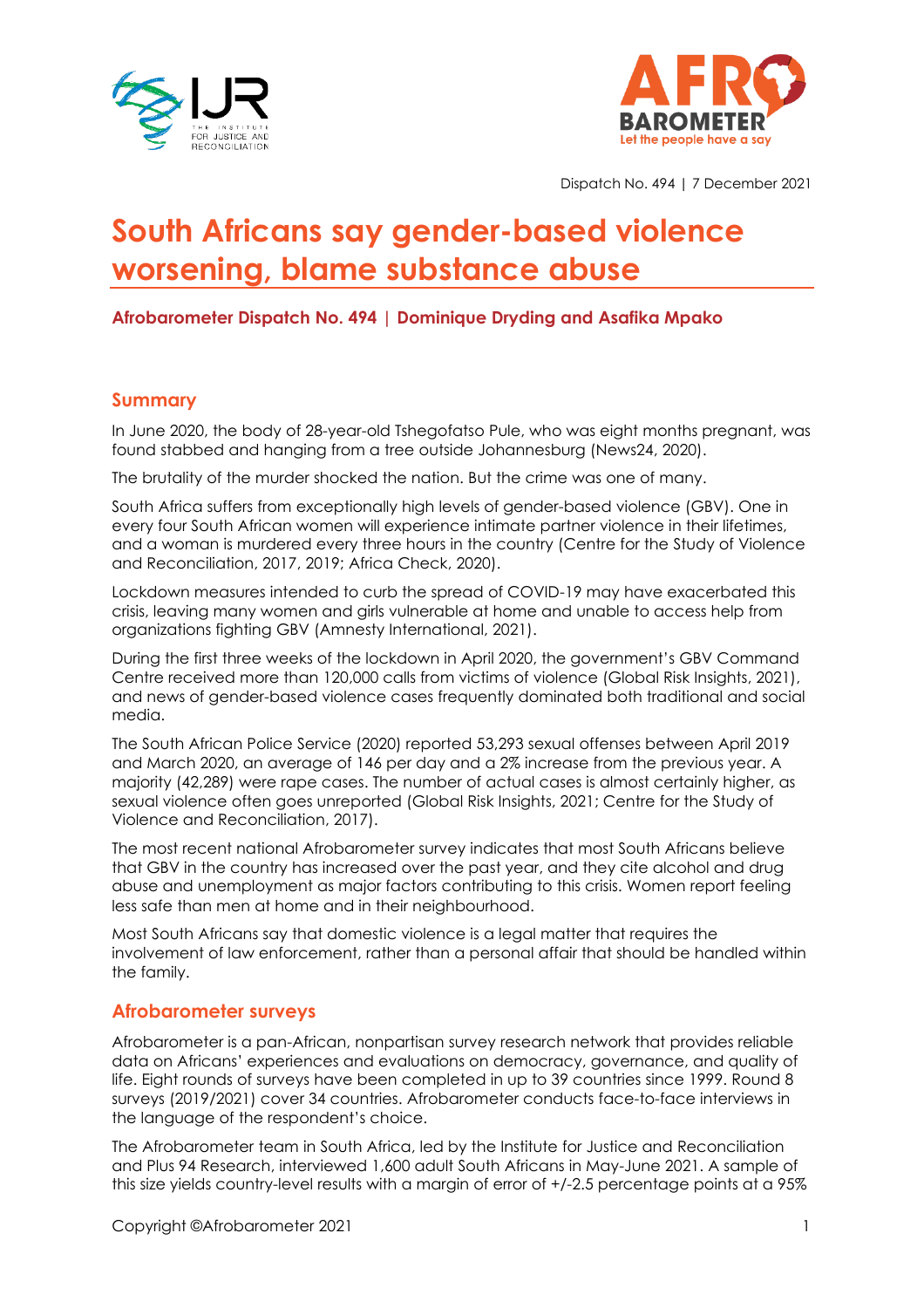

confidence level. Previous surveys were conducted in South Africa in 2000, 2002, 2006, 2008, 2011, 2015, and 2018.

## **Key findings**

- Almost three-quarters (73%) of South Africans believe that GBV increased "somewhat" or "a lot" over the past year.
- More than seven in 10 (72%) say that domestic violence is a criminal matter requiring the involvement of law enforcement agencies, while just 26% see it as a private matter to be handled within the family.
	- o Perceptions of domestic violence as a criminal matter are more common among women (75%) than among men (68%) and increase with respondents' level of education and economic status.
- Alcohol abuse (25%), drug abuse (20%), and unemployment (16%) are most widely seen as the main cause of domestic violence in South Africa.
- Women are somewhat more likely than men to report feeling unsafe walking in their neighbourhood and fearing crime in their home.

# **Level of GBV in South Africa**

Almost three-fourths (73%) of South Africans say the level of gender-based violence in the country increased "somewhat" or "a lot" over the past year (Figure 1). Men (71%) are about as likely as women (74%) to hold this view. Only about one-fourth of respondents think GBV levels stayed the same (18%) or decreased (8%).



**Figure 1: Level of gender-based violence** | South Africa | by gender | 2021

*Respondents were asked: In your opinion, has the level of gender-based violence in this country increased, decreased, or stayed the same over the past year?*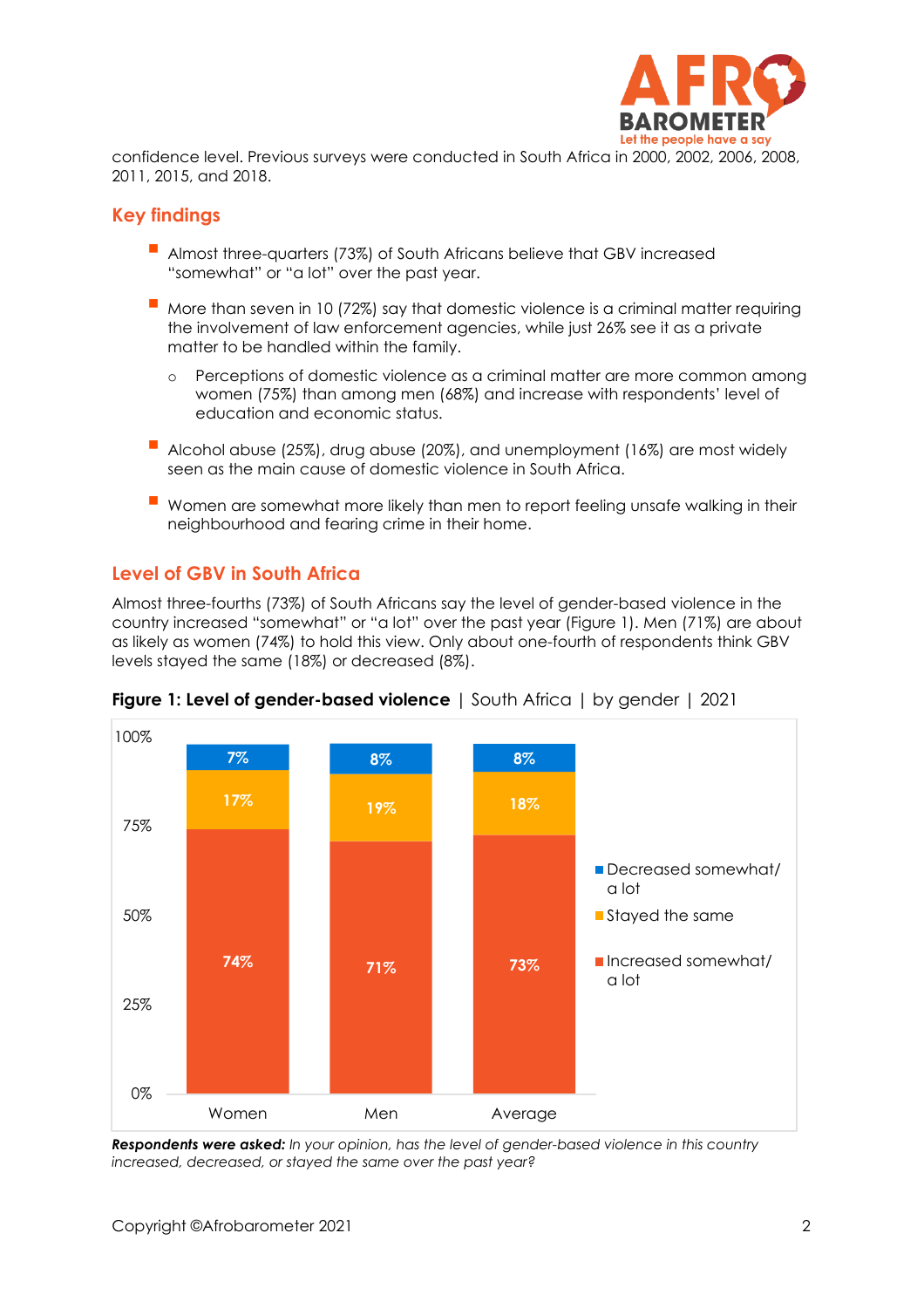

Urban residents (76%) are more likely than rural residents (66%) to see GBV as having increased (Figure 2). Perceptions of higher levels of GBV are also more common among wealthier respondents (80% of those with no lived poverty) and those with more education (83% of those with post-secondary qualifications) than among their poorer and less educated counterparts.



**Figure 2: Increased level of gender-based violence** | by socio-demographic group | South Africa | 2021

*Respondents were asked: In your opinion, has the level of gender-based violence in this country increased, decreased, or stayed the same over the past year? (% who say "increased somewhat" or "increased a lot")* 

# **Domestic violence: A criminal or private matter?**

More than seven in 10 South Africans (72%) say domestic violence is a criminal matter that requires the involvement of law enforcement agencies to resolve. Only one in four (26%) instead see domestic violence as a private matter that should be handled within the family.

Women (75%) are somewhat more likely than men (68%) to see domestic violence as a criminal matter (Figure 3).

Perceptions of domestic violence as a criminal matter increase with respondents' education level, ranging from 58% of those with no formal schooling to 83% of those with postsecondary qualifications (Figure 4). Similarly, wealthier individuals (80%) are more likely to hold this view than those who are economically less well off (65%-72%).

This perception is also more common in cities (74%) than in rural areas (67%). But older citizens are less likely to agree (56% of those aged 56-65, 65% of those over age 65).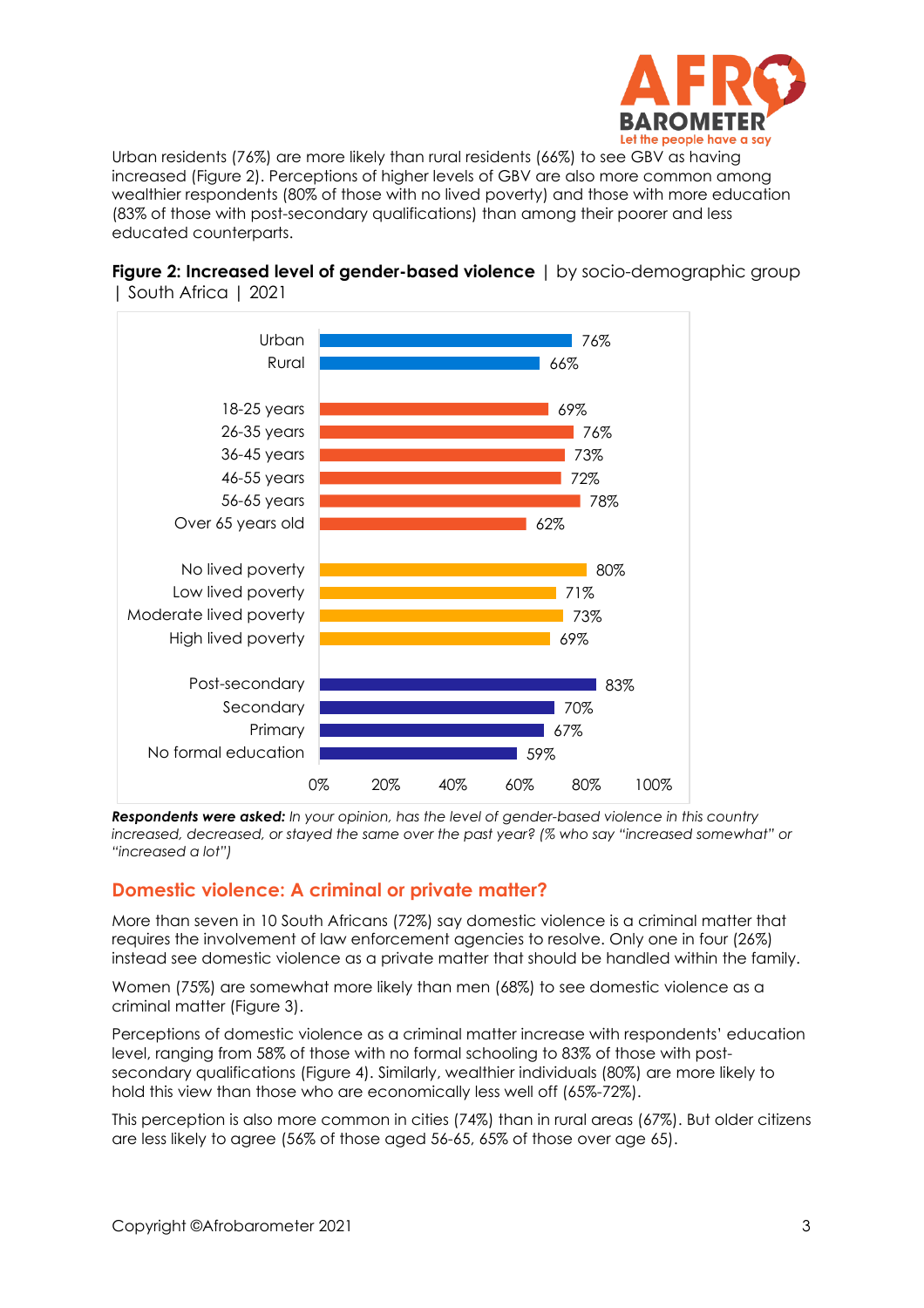





*Respondents were asked: Which of the following statements is closest to your view?*

*Statement 1: Domestic violence is a private matter that needs to be handled and resolved within the family.*

*Statement 2: Domestic violence is a criminal matter whose full resolution requires the involvement of law enforcement agency.*

*(% who "agree" or "agree very strongly" with each statement)*

#### **Figure 4: Domestic violence as a criminal or private matter** | by socio-demographic group | South Africa | 2021



*Respondents were asked: Which of the following statements is closest to your view?*

*Statement 1: Domestic violence is a private matter that needs to be handled and resolved within the family.*

*Statement 2: Domestic violence is a criminal matter whose full resolution requires the involvement of law enforcement agency.*

*(% who "agree" or "agree very strongly" with each statement)*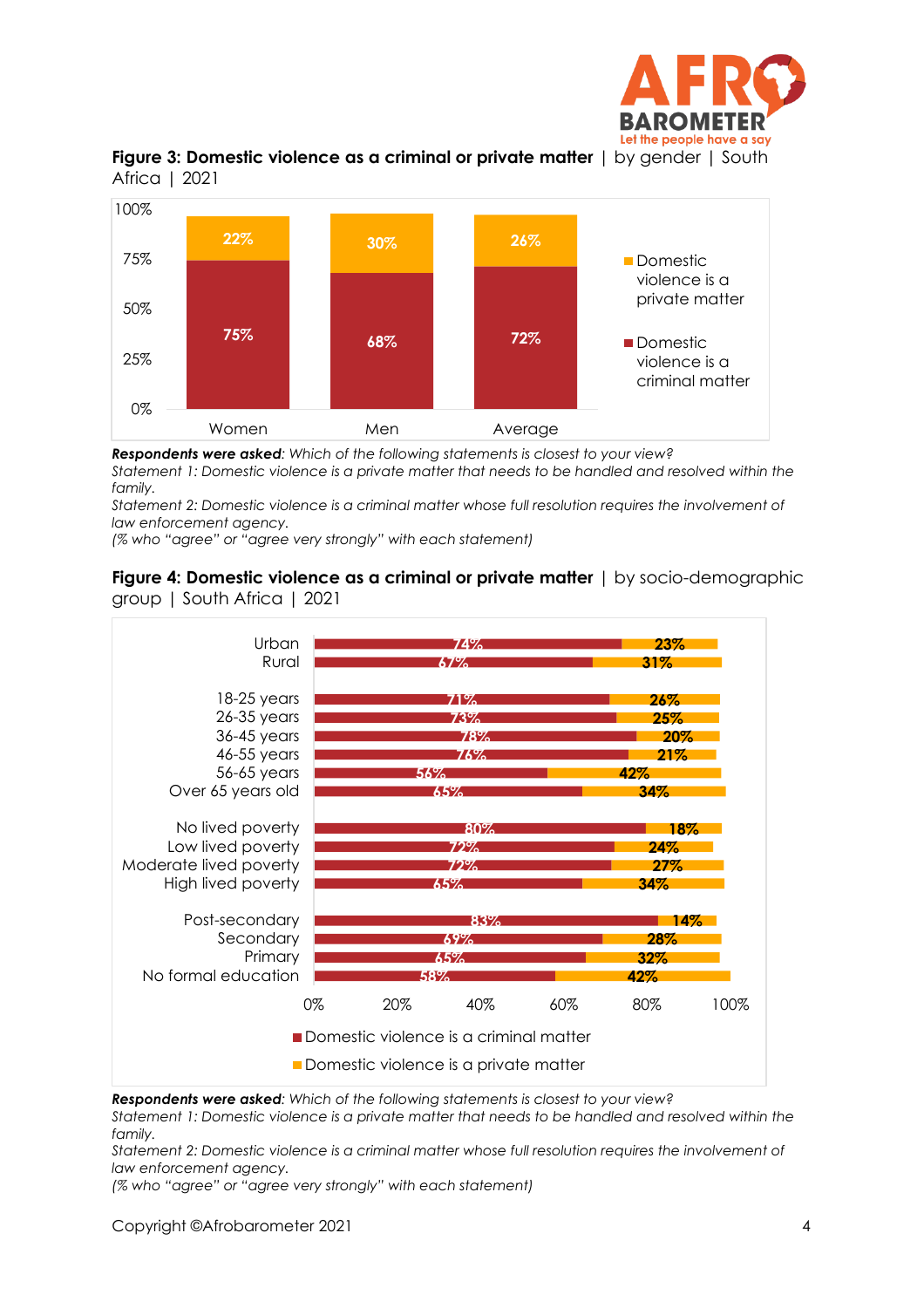

# **Causes of GBV**

Researchers have studied a variety of factors that may contribute to GBV, including alcohol and drug abuse, unemployment, poverty, and previous exposure to violence (Centre for the Study of Violence and Reconciliation, 2017).

When provided a list of such factors and asked to identify which they think is "the main cause" of GBV in South Africa, respondents most frequently cite alcohol abuse (25%) and drug abuse (20%), followed by unemployment (16%), poverty (9%), previous exposure to violence (8%), and cultural and traditional values (2%) (Figure 5). About one in five (18%) point to "all of the above" as contributing factors.



**Figure 5: Main cause of domestic violence** | South Africa | 2021

*Respondents were asked: There are several factors that contribute to domestic violence. In your* opinion, which of the following factors would you say is the main cause of domestic violence in South *Africa today?*

Men and women offer almost identical assessments of the main cause of GBV (Figure 6). Indeed, key socio-demographic groups vary little in the relative importance they assign these factors, with alcohol abuse, drug abuse, and unemployment generally topping the list irrespective of respondents' socio-economic status, age, residency location, or education level.

Alcohol abuse is a particularly frequent response among the poorest (29%) and least educated (31%) respondents, as well as rural residents (30%) and the elderly (30%).

Respondents with post-secondary education are most likely to cite "all of the above" (28%) as causes of GBV.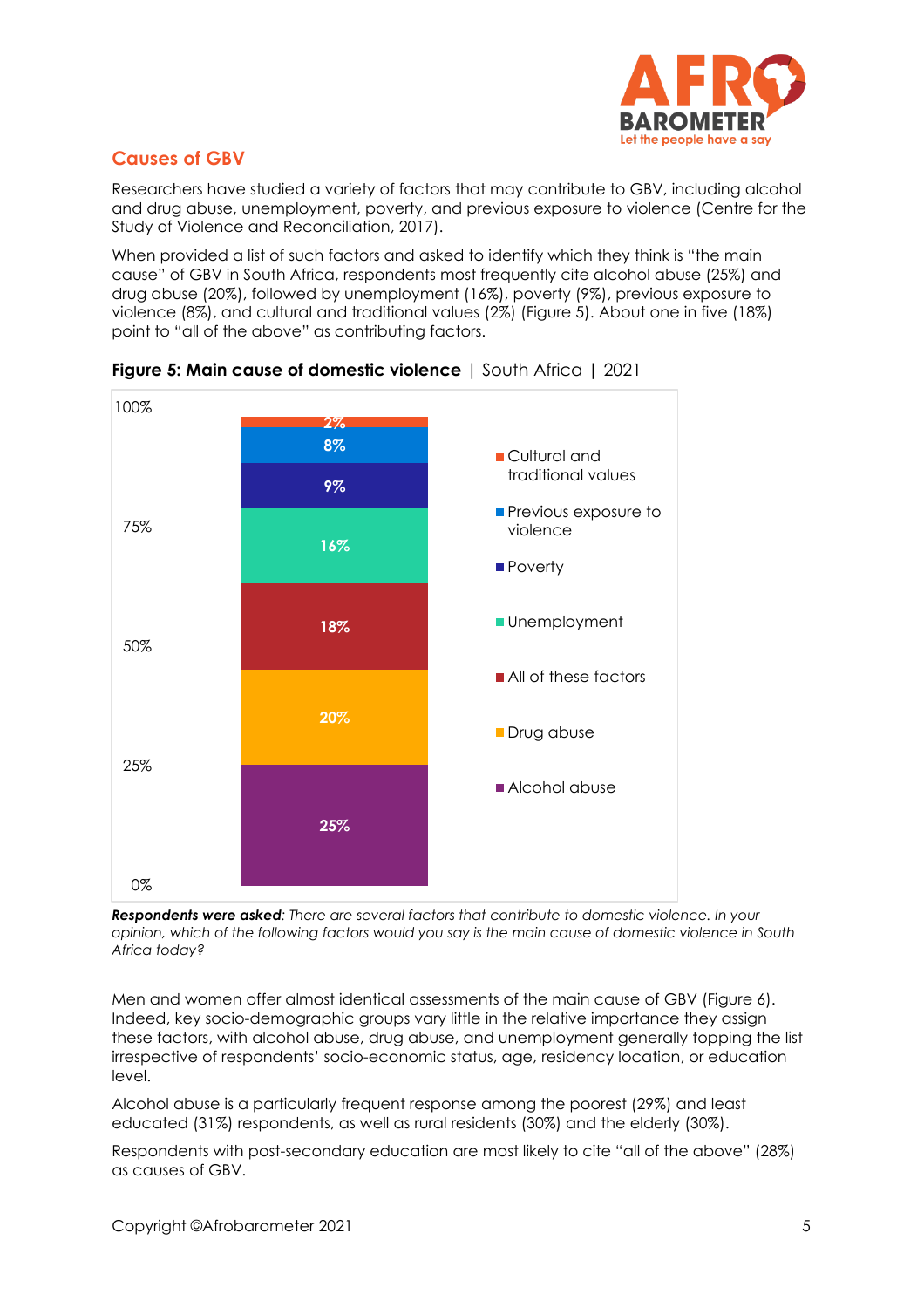

**Figure 6: Main cause of domestic violence** | by socio-demographic group | South Africa | 2021



*Respondents were asked: There are several factors that contribute to domestic violence. In your* opinion, which of the following factors would you say is the main cause of domestic violence in South *Africa today?*

# **Safety and security in South Africa**

South Africa is notorious for extremely high levels of violent crime, including rape and murder (Centre for the Study of Violence and Reconciliation, 2017). South Africa ranked as the fifthmost-dangerous country in the world in the 2020 Gallup Law and Order Index, a poll that measures experiences of crime and personal security in 144 countries (Business Tech, 2020). In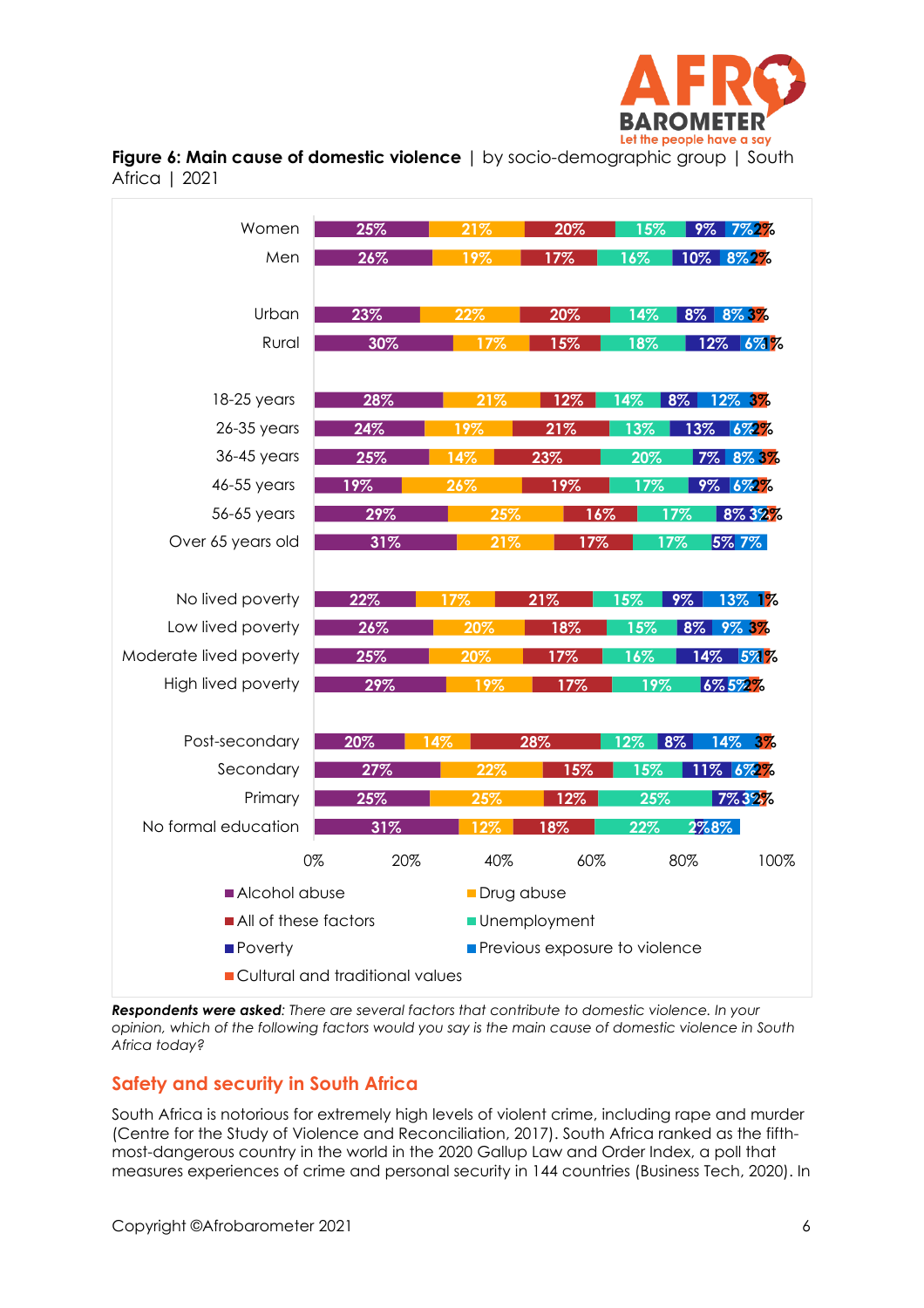

all three Afrobarometer surveys in the country since 2015, crime/security has ranked behind unemployment as the second-most-important problem that citizens want the government to address (Afrobarometer, 2021).

Women are more likely than men to report having felt unsafe walking in their neighbourhood (63% vs. 56% at least "once or twice" during the previous year) (Figure 7).

Similarly, more women than men say they feared crime in their home during the past year (57% vs. 50%), including an 8-percentage-point gap in those who report experiencing this form of insecurity "many times" or "always."



**Figure 7: Fear of violence and crime** | by gender | South Africa | 2021

Respondents were asked: Over the past year, how often, if ever, have you or anyone in your family: Felt *unsafe walking in your neighbourhood? Feared crime in your own home?*

Consistently over the past decade, about six in 10 South Africans (59% in 2021) have reported feeling unsafe walking in their neighbourhood at least once during the previous year (Figure 8). About half of those who report feeling unsafe say this happens "many times" or "always," a proportion that has increased somewhat since 2015.

Similarly, more than half of South Africans have consistently reported fearing crime in their homes (53% in 2021). And the proportion who say this happens "many times" or "always" (25% in 2021) has increased somewhat over the past decade (Figure 9).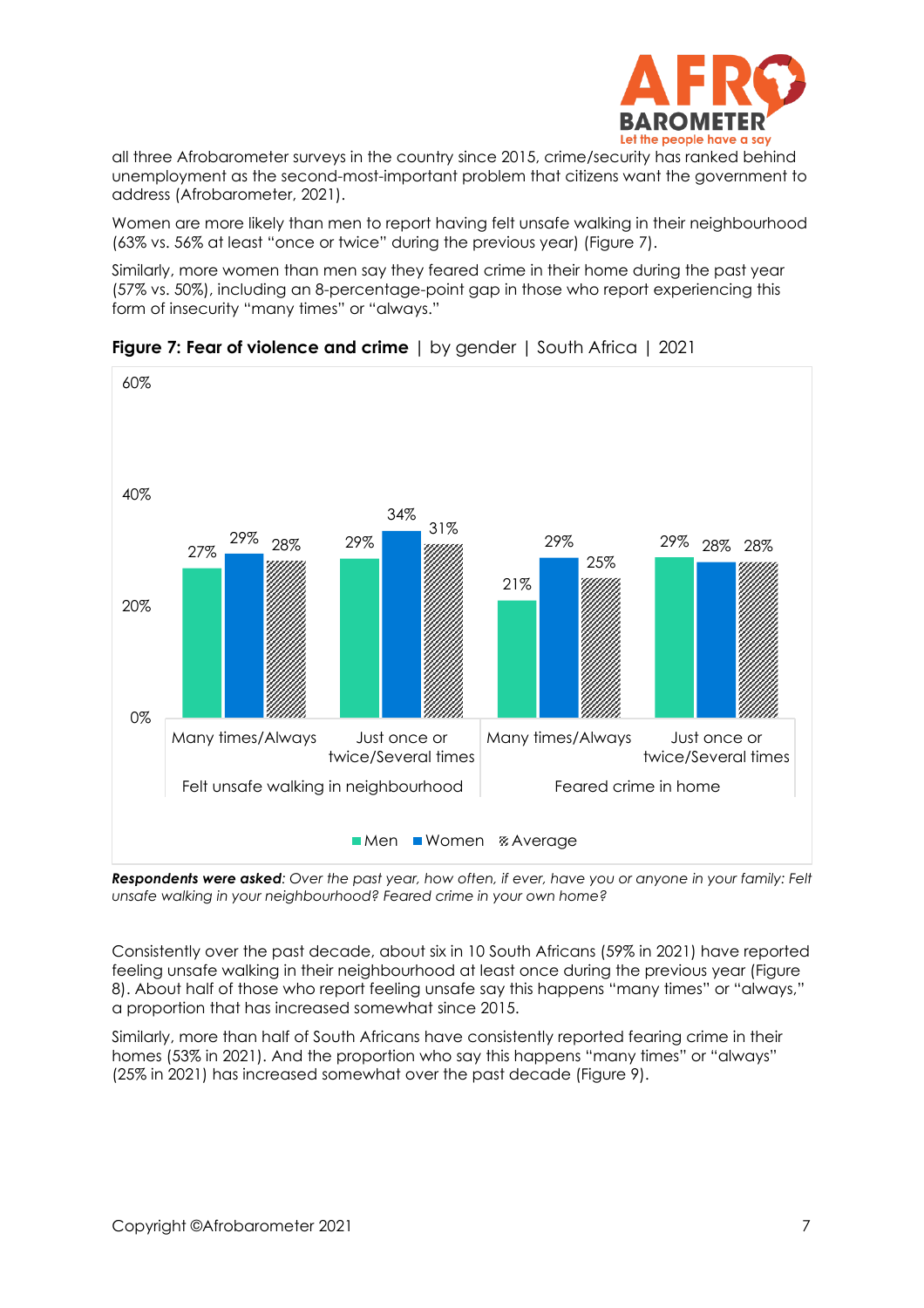



Respondents were asked: Over the past year, how often, if ever, have you or anyone in your family: Felt *unsafe walking in your neighbourhood?* 



**Figure 9: Feared crime in home**| South Africa | 2002-2021

*Respondents were asked: Over the past year, how often, if ever, have you or anyone in your family: Feared crime in your own home?*

# **Conclusion**

South Africans see their country's GBV crisis as worsening. And they overwhelmingly want GBV treated as a criminal matter rather than a family affair.

How GBV cases are handled is critical to administering justice, encouraging survivors to report attacks, and deterring or preventing future violence.

So is addressing underlying causes. Survey respondents point to alcohol and drug abuse and unemployment as primary contributing factors, though many also note the multifaceted nature of this crisis.